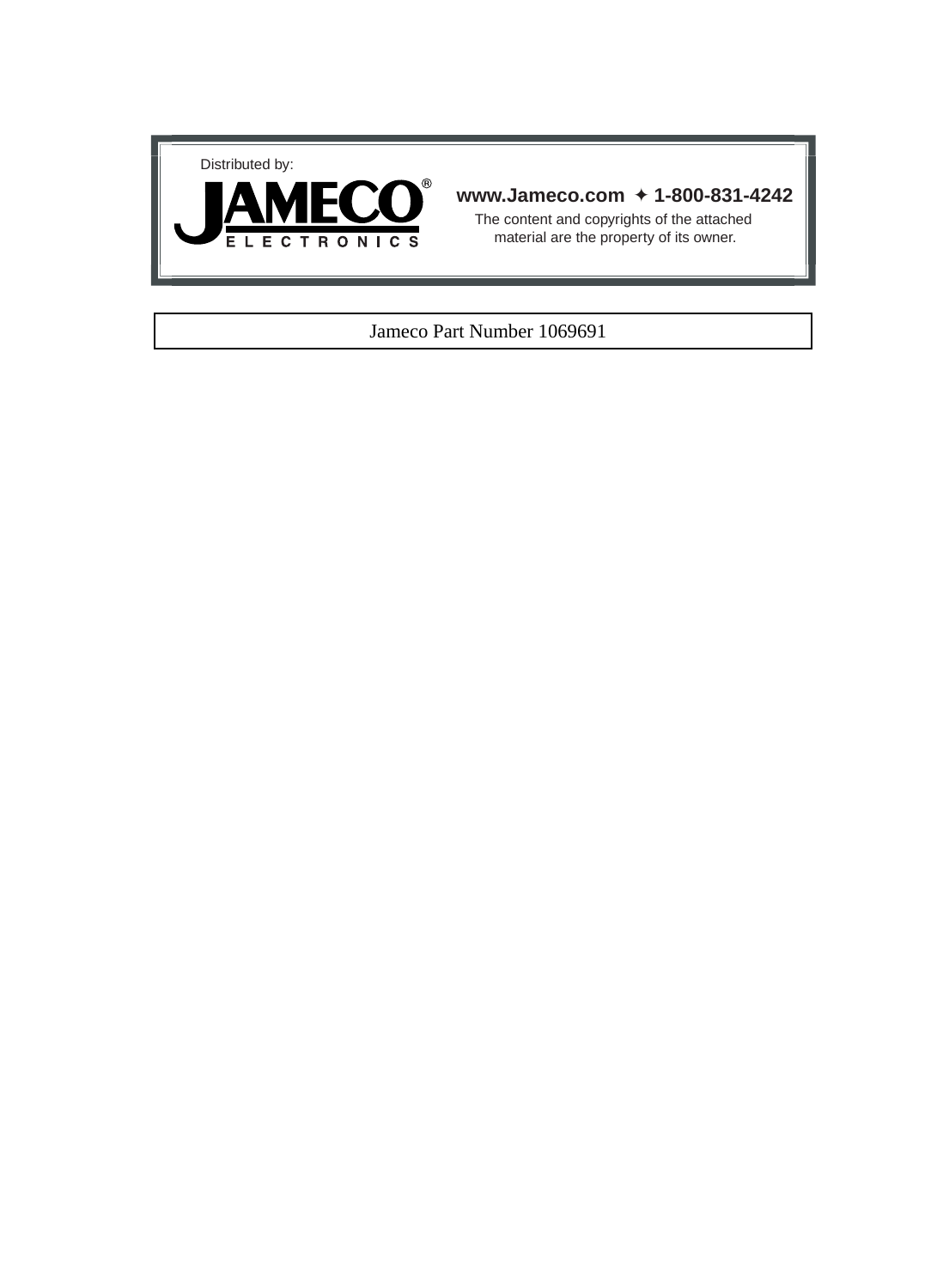

**SEMICONDUCTOR®** 

# **PLASTIC INFRARED LIGHT EMITTING DIODE**

## **QED233 QED234**





### **DESCRIPTION**

The QED233 / QED234 is a 940 nm GaAs / AlGaAs LED encapsulated in a clear untinted, plastic T-1 3/4 package.

### **FEATURES**

- $\lambda = 940$  nm
- Chip material =GaAs with AlGaAs window
- Package type: T-1 3/4 (5mm lens diameter)
- Matched Photosensor: QSD122/123/124
- Medium Emission Angle, 40°
- High Output Power
- Package material and color: Clear, untinted, plastic
- Ideal for remote control applications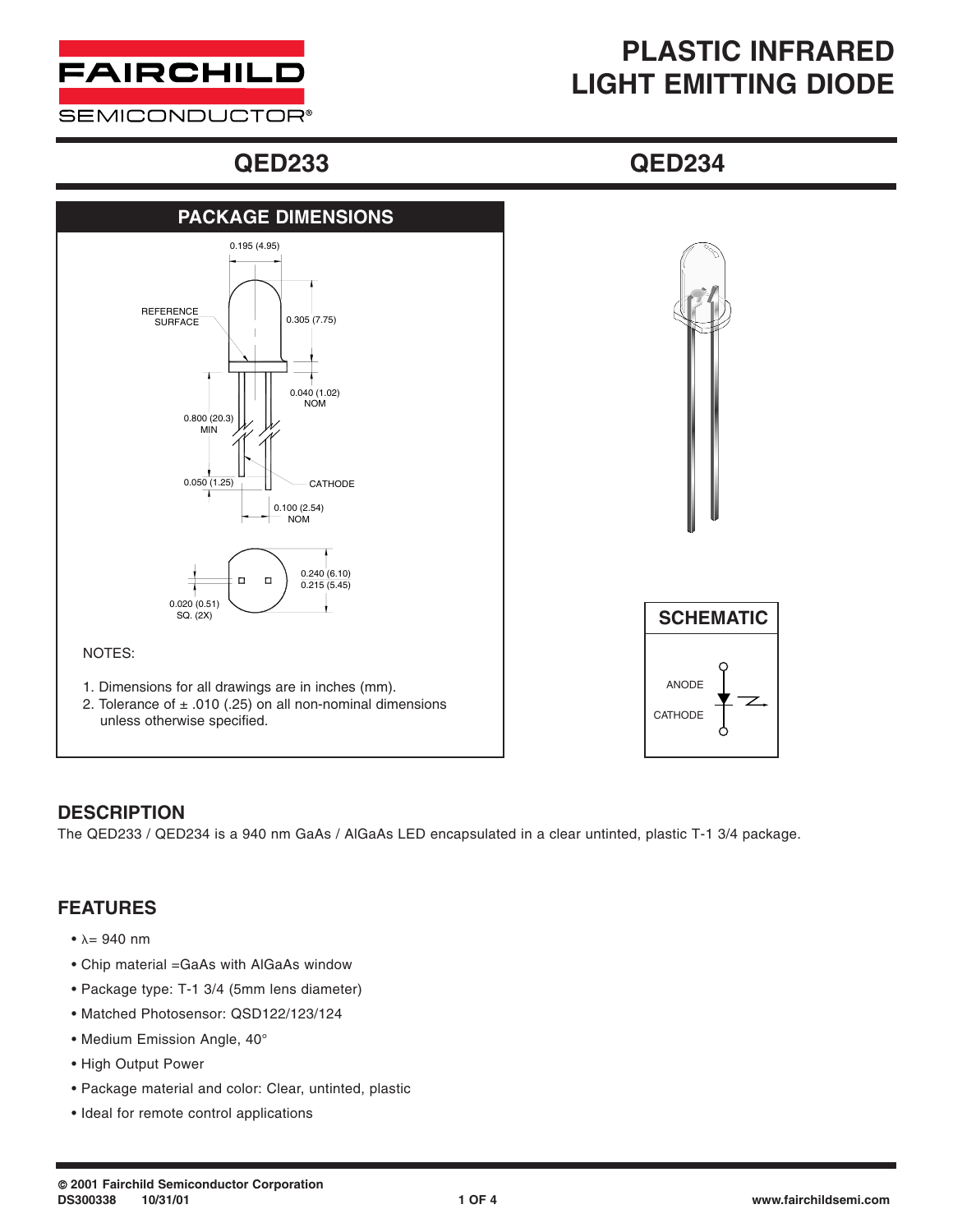

# **PLASTIC INFRARED LIGHT EMITTING DIODE**

**SEMICONDUCTOR®** 

## **QED233 QED234**

| <b>ABSOLUTE MAXIMUM RATINGS</b> ( $T_A = 25^{\circ}$ C unless otherwise specified) |                                               |                 |             |  |  |  |  |  |
|------------------------------------------------------------------------------------|-----------------------------------------------|-----------------|-------------|--|--|--|--|--|
| <b>Parameter</b>                                                                   | Symbol                                        | <b>Rating</b>   | Unit        |  |  |  |  |  |
| <b>Operating Temperature</b>                                                       | $\mathsf{T}_{\mathsf{OPR}}$                   | $-40$ to $+100$ | $^{\circ}C$ |  |  |  |  |  |
| Storage Temperature                                                                | $\mathsf{T}_{\text{STG}}$                     | $-40$ to $+100$ | $^{\circ}C$ |  |  |  |  |  |
| Soldering Temperature (Iron)(2,3,4)                                                | $\mathsf{T}_{\mathsf{SOL-I}}$                 | $240$ for 5 sec | $^{\circ}C$ |  |  |  |  |  |
| Soldering Temperature (Flow)(2,3)                                                  | $\mathsf{T}_{\mathsf{SOL}\text{-}\mathsf{F}}$ | 260 for 10 sec  | $^{\circ}C$ |  |  |  |  |  |
| <b>Continuous Forward Current</b>                                                  | IF.                                           | 100             | mA          |  |  |  |  |  |
| Reverse Voltage                                                                    | $V_R$                                         | 5               | v           |  |  |  |  |  |
| Power Dissipation(1)                                                               | $P_D$                                         | 200             | mW          |  |  |  |  |  |
| <b>Peak Forward Current</b>                                                        | <sup>I</sup> FP                               | 1.5             | A           |  |  |  |  |  |

1. Derate power dissipation linearly 2.67 mW/°C above 25°C.

2. RMA flux is recommended.

3. Methanol or isopropyl alcohols are recommended as cleaning agents.

- 4. Soldering iron 1/16" (1.6mm) minimum from housing.
- 5. Pulse conditions;  $tp = 100 \text{ }\mu\text{s}, T = 10 \text{ ms}.$

| <b>ELECTRICAL / OPTICAL CHARACTERISTICS (TA =25°C)</b> |                            |               |                          |            |            |            |              |  |  |  |
|--------------------------------------------------------|----------------------------|---------------|--------------------------|------------|------------|------------|--------------|--|--|--|
| <b>PARAMETER</b>                                       | <b>TEST CONDITIONS</b>     | <b>DEVICE</b> | <b>SYMBOL</b>            | <b>MIN</b> | <b>TYP</b> | <b>MAX</b> | <b>UNITS</b> |  |  |  |
| Peak Emission Wavelength                               | $I_F = 20$ mA              | <b>ALL</b>    | $\lambda_{PE}$           |            | 940        |            | nm           |  |  |  |
| Spectral Bandwidth                                     | $I_F = 20$ mA              | <b>ALL</b>    |                          | 50         |            | nm         |              |  |  |  |
| Temp. Coefficient of $\lambda_{PE}$                    | $I_{E} = 100$ mA           | <b>ALL</b>    | $TC_{\lambda}$           |            | 0.2        |            | nm/K         |  |  |  |
| <b>Emission Angle</b>                                  | $I_F = 100$ mA             | <b>ALL</b>    | $2\theta$ <sub>1/2</sub> |            | 40         |            | Deg.         |  |  |  |
| Forward Voltage                                        | $I_F = 100$ mA, tp = 20 ms | <b>ALL</b>    | $V_F$                    |            |            | 1.6        | V            |  |  |  |
| Temp. Coefficient of $V_F$                             | $I_F = 100 \text{ mA}$     | <b>ALL</b>    | $TC_{V}$                 |            | $-1.5$     |            | mV/K         |  |  |  |
| <b>Reverse Current</b>                                 | $V_B = 5 V$                | <b>ALL</b>    | $I_{\mathsf{R}}$         |            |            | 10         | μA           |  |  |  |
| Radiant Intensity                                      | $I_F = 100$ mA, tp = 20 ms | QED233        | ΙE                       | 10         |            | 50         | mW/sr        |  |  |  |
|                                                        |                            | QED234        |                          | 27         |            |            |              |  |  |  |
| Temp. Coefficient of $I_F$                             | $I_F = 20$ mA              | <b>ALL</b>    | TC <sub>1</sub>          |            | $-0.6$     |            | $%$ /K       |  |  |  |
| Rise Time                                              | $I_F = 100 \text{ mA}$     | <b>ALL</b>    | $t_{r}$                  |            | 1000       |            | ns           |  |  |  |
| <b>Fall Time</b>                                       |                            | <b>ALL</b>    | t,                       |            | 1000       |            |              |  |  |  |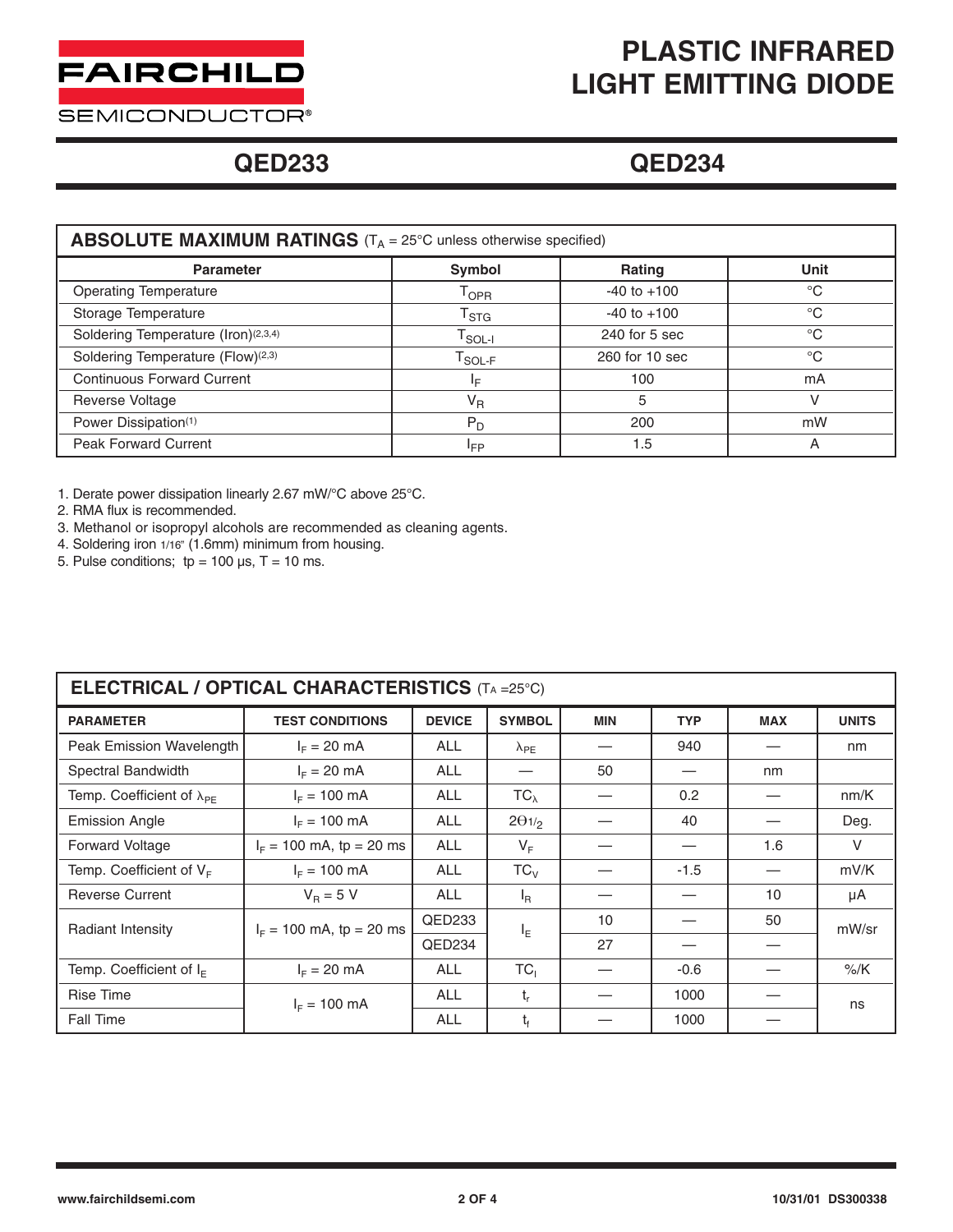

### **SEMICONDUCTOR®**

# **PLASTIC INFRARED LIGHT EMITTING DIODE**

# **QED233 QED234**

## **TYPICAL PERFORMANCE CURVES TBD**

**Fig. 1 Normalized Radiant Intensity vs. Forward Current Fig. 2 Forward Voltage Vs. Ambient Temperature**



**Fig. 3 Normalized Radiant Intensity vs. Wavelength Fig. 4 Radiation Diagram**